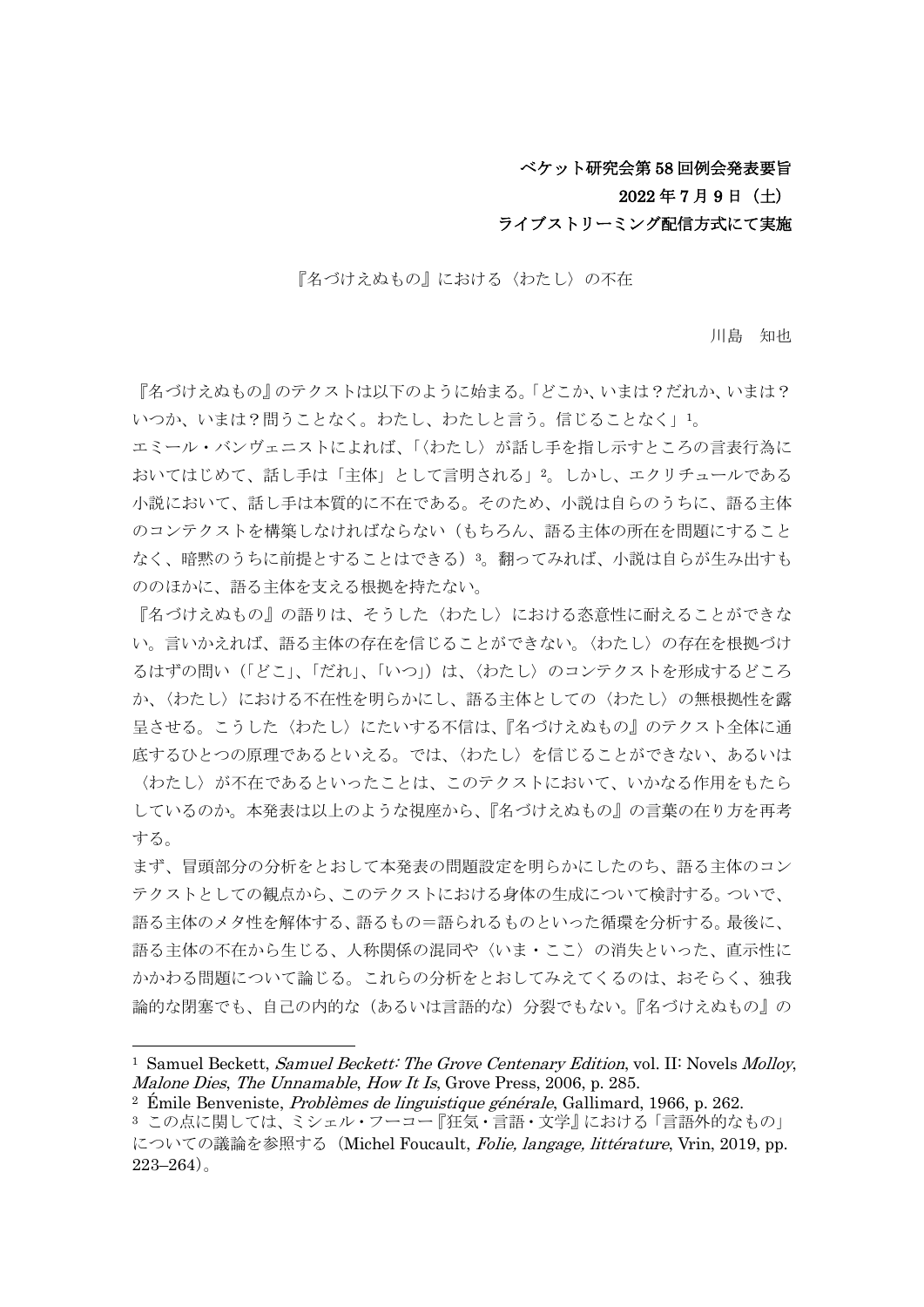語りは、語る主体を構築する小説形式を模倣しながら、自らの無底性を暴きたてる。その ようにして、このテクストの言葉は不在を、無を、名づけえぬものをめぐる。そのただな かで立ち現れてくるのは、いかなる主体にも収斂することのない、他なるものとしての言 葉であるだろう。

#### The Absence of "I" in The Unnamable

#### Tomoya Kawashima

The Unnamable starts with the following lines: "Where now? Who now? When now? Unquestioning. I, say I. Unbelieving."

1

According to Émile Benveniste, "it is in the instance of discourse in which  $I$ designates the speaker that he is stated as the 'subject.'"<sup>2</sup> However, in a novel, which takes the form of an *écriture* (writing), the speaker is essentially absent. For that reason, the novel must construct the context of the speaking subject on its own (however, it is also possible not to question the position of the speaking subject and to assume it implicitly).<sup>3</sup> In other words, the novel does not have the ground which supports the speaking subject other than what it creates.

The narrative voice of The Unnamable cannot tolerate the arbitrariness of "I." That is to say, it cannot believe in the speaking subject. The questions ("where," "who" and "when"), which should provide the grounds for the presence of "I," do not construct the context of "I," but rather reveal the absence of "I" and expose the lack of the basis of "I" as the speaking subject. This disbelief in "I" is a principle throughout the text of  $The$ Unnamable. Then, what effect does the disbelief in, or the absence of "I," have on the text? My research reconsiders the way the words of *The Unnamable* exist from this point of view.

First, this presentation clarifies the subject of my research by analyzing the opening lines, before considering the formation of the body in The Unnamable from the perspective of the context of the speaking subject. Then, it analyzes the cycle of "one that speaks" = "one that is spoken of," which disintegrates the position of the speaking subject. Finally, I will also discuss the issue of deixis, such as the confusion of personal

<sup>&</sup>lt;sup>1</sup> Samuel Beckett, *Samuel Beckett: The Grove Centenary Edition*, vol. II: Novels *Molloy*, Malone Dies, The Unnamable, How It Is, Grove Press, 2006, p. 285.

<sup>&</sup>lt;sup>2</sup> Émile Benveniste, *Problèmes de linguistique générale*, Gallimard, 1966, p. 262.

<sup>3</sup> On this point, I refer to the discussion on "l'extralinguistique" by Michel Foucault (Michel Foucault, Folie, langage, littérature, Vrin, 2019, pp. 223–264).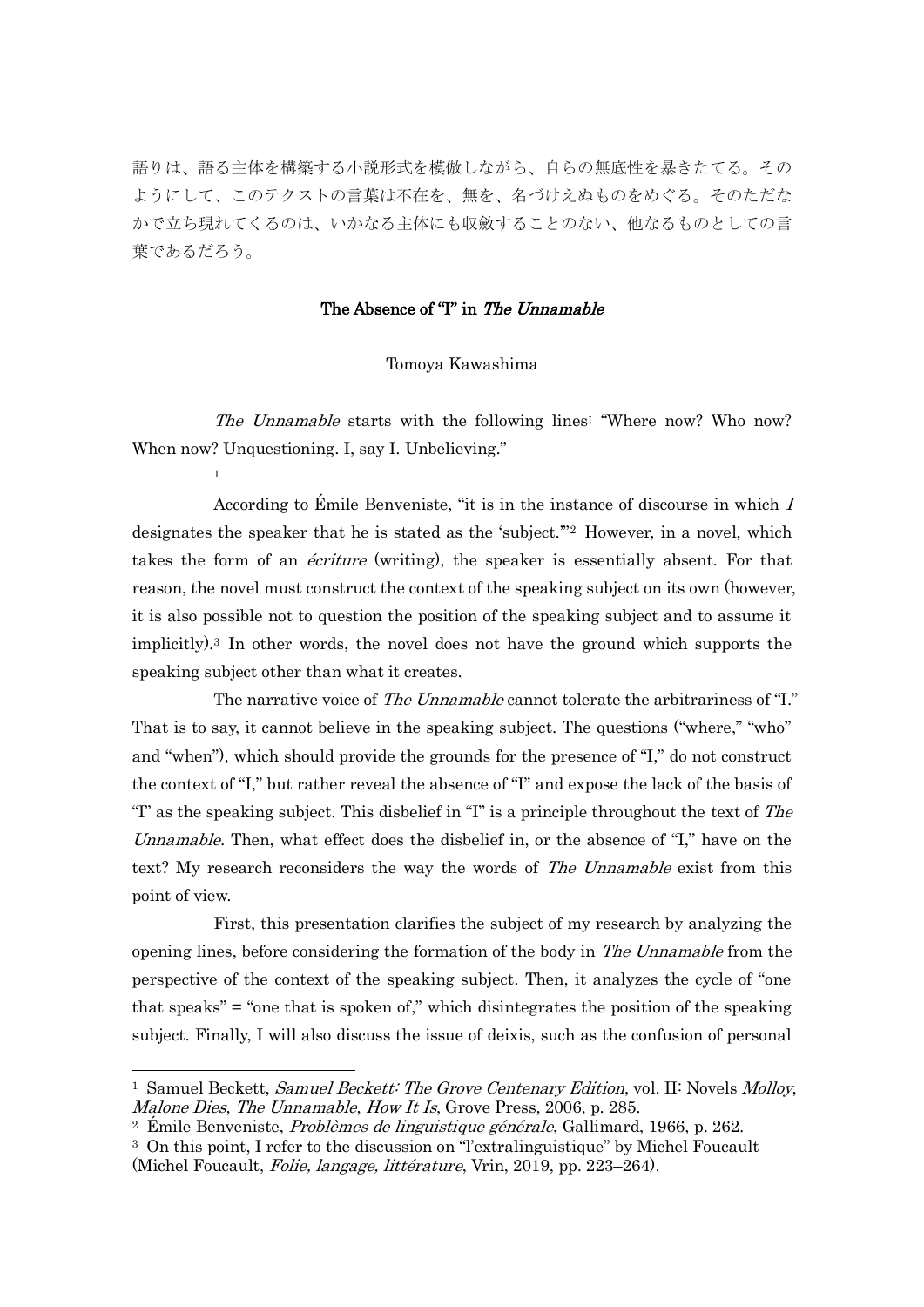pronouns and the disappearance of "now" and "here," which is brought about by the absence of the speaking subject. Perhaps, what these analyses will suggest is that there is neither solipsistic confinement nor interior (or linguistic) division of the self. The narrative voice of *The Unnamable* discloses its own ungroundedness, mimicking the form of the novel constructing the speaking subject. As such, these words approach the absence, the nothingness and the unnamable. Through this, the words will appear as the other, which cannot converge on any subject.

コロナ禍の日本におけるサミュエル・ベケット演劇の作品に現れる出来事としての空間–– —かもめマシーンを事例に

コーリー・ウェイクリング

日本におけるサミュエル・ベケットの演劇の演出は、危機に瀕した舞台芸術環境の中で、 革新的である。東京を拠点とする劇団かもめマシーンは、コロナ禍による危機の時代にお いてベケットのドラマツルギーを再検討した非常に重要な例である。本発表では、かもめ マシーンによる『しあわせな日々』のサイトスペシフィックな作品に焦点を当て、特に脚 本のト書きに現れる解釈の制約に関する問題に着目する。かもめマシーンの作品を事例に、 ベケットによる悲劇のバーチャル・アーキテクチャが演劇の将来に与える方向性について 考察する。その際、ベケット演劇がスペクタクルを運命のジャンルとして悲劇から逸脱し、 ミシェル・ド・セルトーの提唱する「日常生活の実践」としての戦術を行使することを明 らかにする。かもめマシーンによるベケットのドラマツルギーの演出の分析を進めると、 フリードリヒ・ニーチェの論じる悲劇における「原始」という概念について、新しく捉え 直すことが可能となる。さらに、ベケットのドラマツルギーを用いるかもめマシーンのパ フォーマンス作品はコロナ禍における「リアルな演劇」(キャロル・マーティン)の指し示 すようなスペクタクルの中の原始の境界を探求するとともに、新たな現実への遭遇を実現 することを提案する。

# Spaces of Event in Covid-19-Era Productions of Samuel Beckett's Theatre in Japan: The Case of Kamome Machine

Corey Wakeling

Samuel Beckett's theatrical works have been the subject of innovative productions for